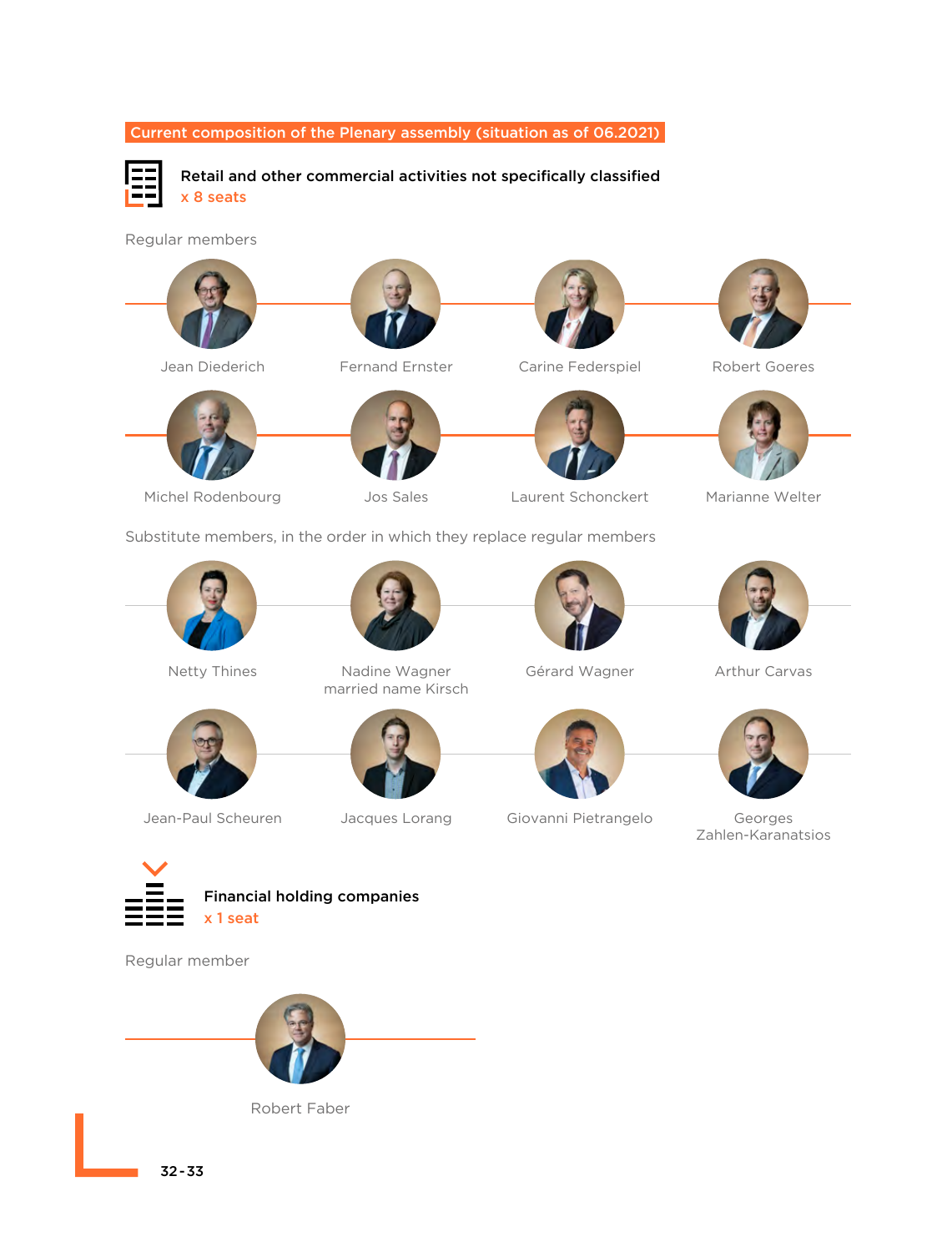

Regular members











- Evie Roos Maxim Straus Georges Thielen Frank Wagener
	-



Substitute members, in the order in which they replace regular members



Marie-Christine Mariani Gérard Zoller Anouk Hilger Betty Fontaine







Eric Klückers Jan Vandenneucker Pierre-Nicolas Werner Eric Henrotin





8